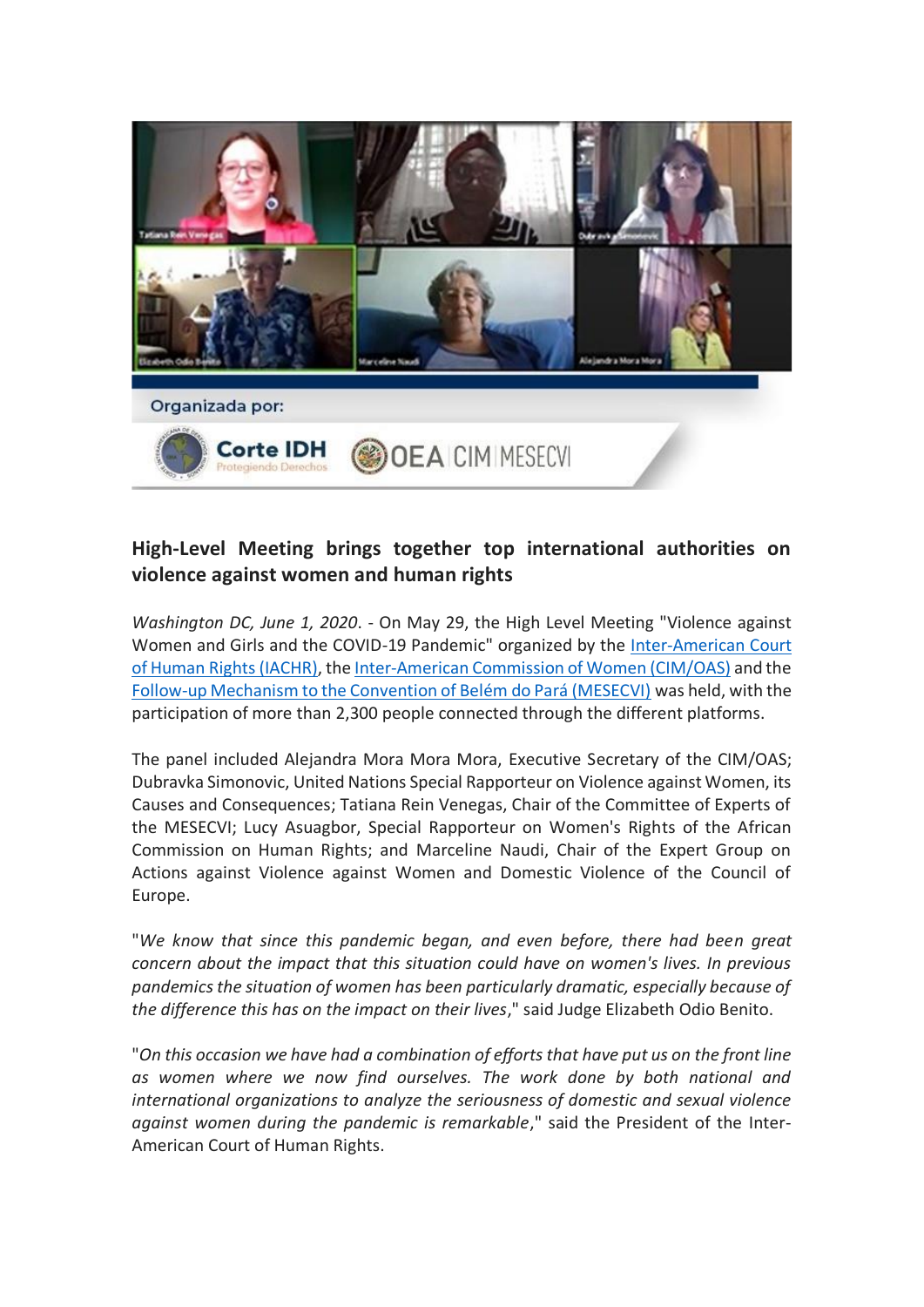For her part, CIM/OAS Executive Secretary Alejandra Mora Mora noted that "*the COVID-19 pandemic has deepened gender inequalities. Despite the fact that many of the public sector's functions have been transferred to the private sphere, the sexual division of labor continues to operate to the detriment of women, producing a crisis of care and an upsurge in violence against women. Staying at home is different for women, so it is necessary that the themes of caregiving and comprehensive measures to protect women victims of violence be the central focus of the policies that are being taken in the management of the pandemic*," said Mora.

"*It is important to join efforts from the United Nations System and regional mechanisms such as the European, African and Inter-American systems in the fight against violence against girls and women. We are in the midst of this crisis and it is necessary to remind States of their obligations to respect women's rights during the pandemic*," said Simonovic, UN Special Rapporteur.

"*Indeed, given the confinement of women and the entire population to prevent infection, there has been an increase in situations of physical, psychological and economic violence, and the most serious, femicides. There has been an increase in the femicide rate of up to 25% in the countries of the region. We are seeing an increase in violence against women, but many times they are unable to file complaints*," said the President of the Committee of Experts, Tatiana Rein, when presenting a series of recommendations generated from the MESECVI.

"*When one looks at the measures taken by most governments in Africa, they do not understand the dimension of addressing the situation against women in this pandemic. When you look at the statistics, there is no mention of how women are suffering from this particular pandemic*," said the Special Rapporteur on Women's Rights of the African Commission on Human Rights.

Presenting an X-ray of the European situation, Marceline Naudi, noted that "*Millions and millions of women are experiencing this situation in the world. We at the Council of Europe have asked States for information on how they have handled the situation of violence against women during the pandemic. Most of the States indicated that they have taken special measures to prevent violence against women within the pandemic*," said the Chair of the Group of Experts on Actions against Violence against Women and Domestic Violence.

Concluding the activity, Judge Odio made a call to continue with the work between the different national and international levels to fight against impunity. "*These enormous problems for girls and women have never received the necessary political attention. The Inter-American Court of Human Rights has been concerned about the different aspects of the impact of the pandemic on human rights, and therefore issued in early April the Declaration COVID-19 and Human Rights. Priority should be given to addressing this challenge from a human rights perspective, working in an integrated manner among the various mechanisms of international cooperation*," said Judge Odio Benito.